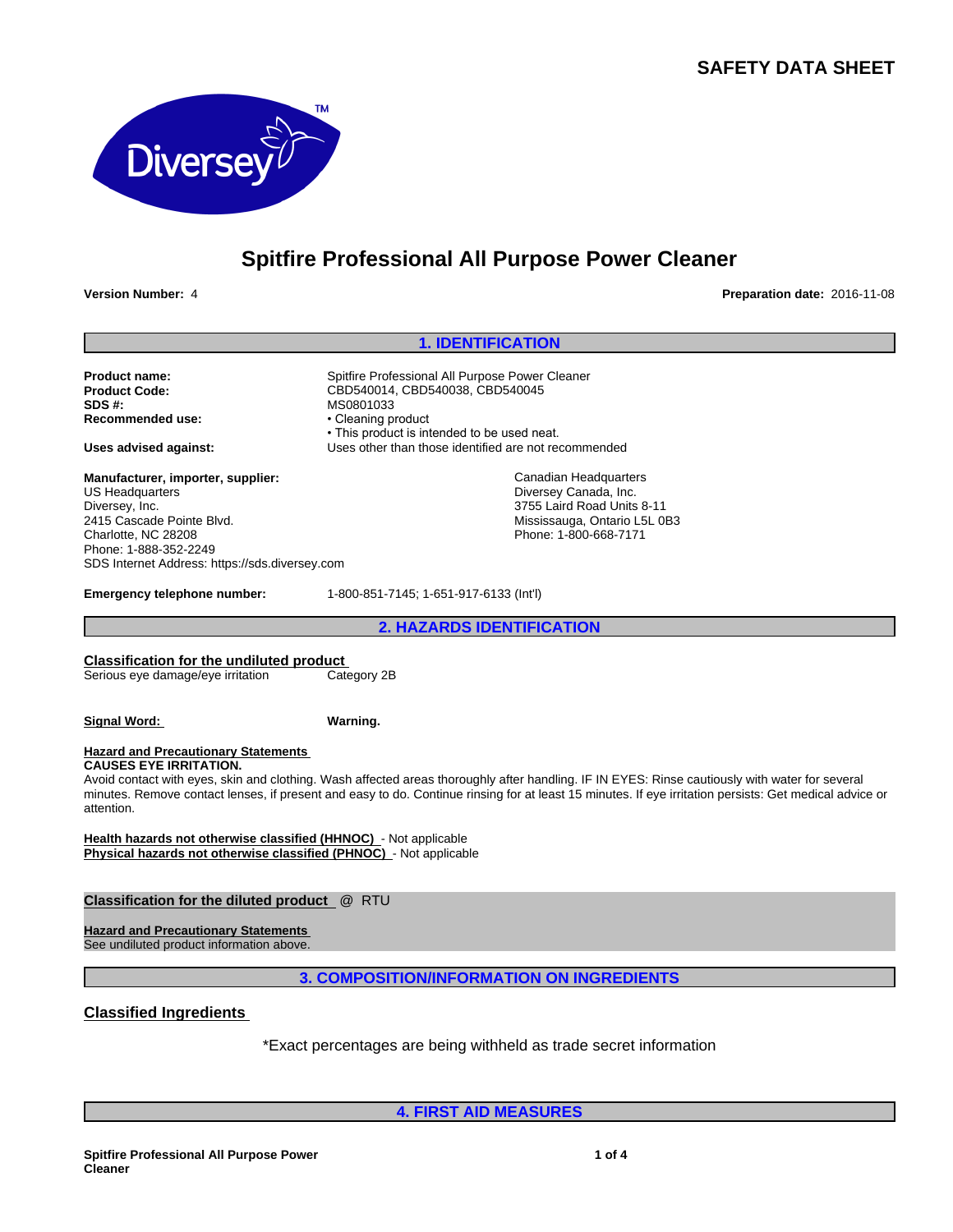#### **Undiluted Product:**

**Eyes:** IF IN EYES: Rinse cautiously with water for several minutes. Remove contact lenses, if present and easy to do. Continue rinsing for at least 15 minutes. If eye irritation persists: Get medical advice/attention. **Skin:** No specific first aid measures are required. **Inhalation:** No specific first aid measures are required. **Ingestion:** Rinse mouth with water.

**Most Important Symptoms/Effects:** No information available. **Immediate medical attention and special treatment needed** Not applicable. **Aggravated Medical Conditions:** None known.

#### **Diluted Product:**

This product is intended to be used neat. **Eyes:** See undiluted product information above. **Skin:** See undiluted product information above. **Inhalation:** See undiluted product information above. **Ingestion:** See undiluted product information above.

### **5. FIRE-FIGHTING MEASURES**

**Specific methods:** No special methods required<br> **Suitable extinguishing media:** The product is not flammable **Specific hazards:** Not applicable.

The product is not flammable. Extinguish fire using agent suitable for surrounding fire.

**Special protective equipment for firefighters:** As in any fire, wear self-contained breathing apparatus pressure-demand, MSHA/NIOSH (approved or equivalent) and full protective gear.

**Extinguishing media which must not be used for safety reasons:** No information available.

#### **6. ACCIDENTAL RELEASE MEASURES**

**Environmental precautions and clean-up methods:**

**Personal precautions:** Put on appropriate personal protective equipment (see Section 8.). Clean-up methods - large spillage. Absorb spill with inert material (e.g. dry sand or earth), then place in a chemical waste container. Use a water rinse for final clean-up.

## **7. HANDLING AND STORAGE**

**Handling:** Avoid contact with skin and eyes. FOR COMMERCIAL AND INDUSTRIAL USE ONLY. **Storage:** Keep tightly closed in a dry, cool and well-ventilated place. **Aerosol Level (if applicable) :** Not applicable.

**8. EXPOSURE CONTROLS / PERSONAL PROTECTION**

**Exposure Guidelines:** .

#### **Undiluted Product:**

**Engineering measures to reduce exposure:** No special ventilation requirements. General room ventilation is adequate.

| Personal Protective Equipment  |                                                                        |
|--------------------------------|------------------------------------------------------------------------|
| Eye protection:                | No special requirements under normal use conditions.                   |
| Hand protection:               | No special requirements under normal use conditions.                   |
| Skin and body protection:      | No special requirements under normal use conditions.                   |
| <b>Respiratory protection:</b> | No special requirements under normal use conditions.                   |
| Hygiene measures:              | Handle in accordance with good industrial hygiene and safety practice. |
|                                |                                                                        |

**Diluted Product:** This product is intended to be used neat.

**Engineering measures to reduce exposure:** Good general ventilation should be sufficient to control airborne levels

| Eye protection:                | No personal protective equipment required under normal use conditions. |
|--------------------------------|------------------------------------------------------------------------|
| Hand protection:               | No personal protective equipment required under normal use conditions. |
| Skin and body protection:      | No personal protective equipment required under normal use conditions. |
| <b>Respiratory protection:</b> | No personal protective equipment required under normal use conditions. |
| Hygiene measures:              | Handle in accordance with good industrial hygiene and safety practice. |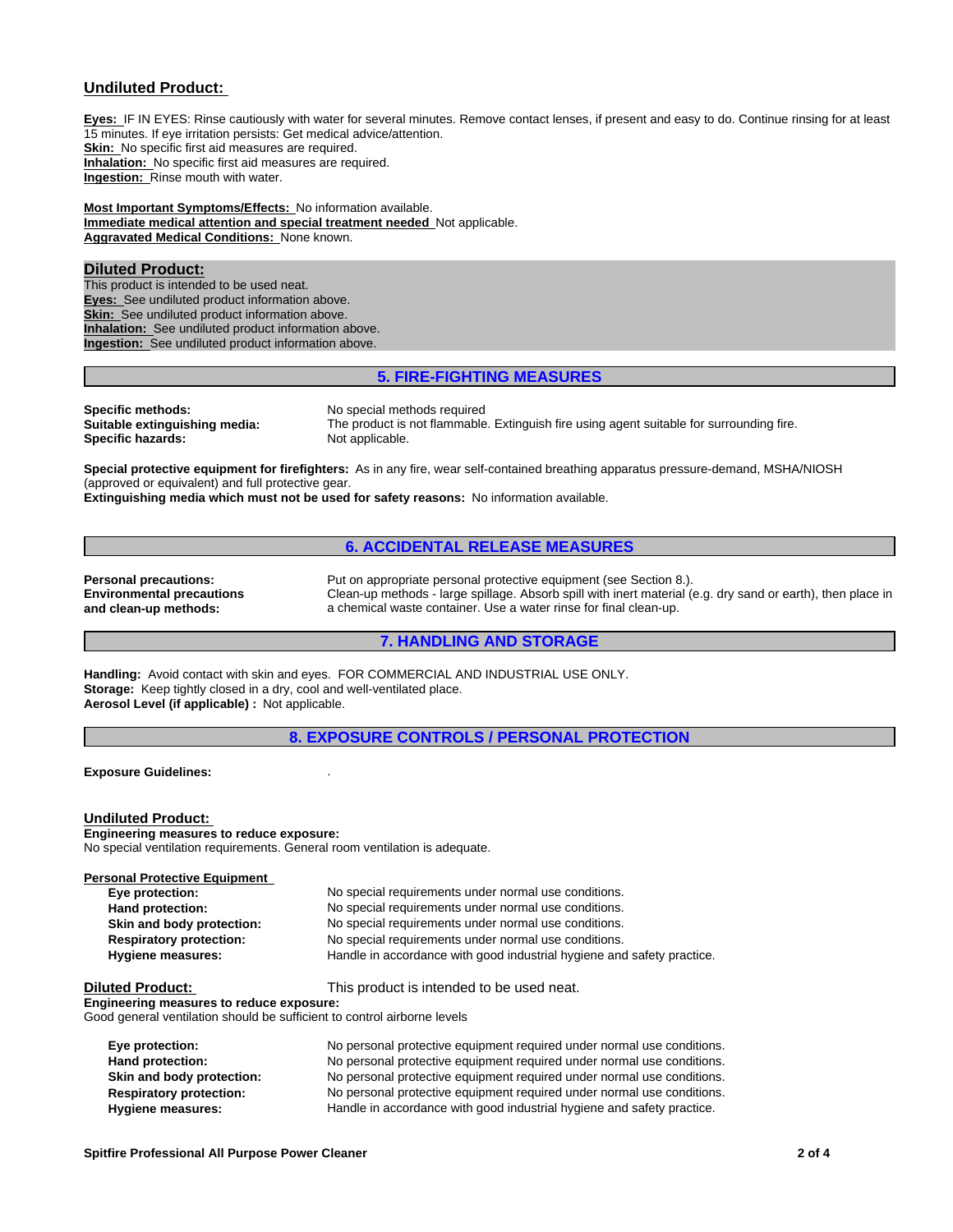#### **9. PHYSICAL AND CHEMICAL PROPERTIES**

| <b>Physical State: Liquid</b>                                            | <b>Color:</b> Clear. Red                                          |
|--------------------------------------------------------------------------|-------------------------------------------------------------------|
| <b>Evaporation Rate: No information available</b>                        | <b>Odor:</b> Fresh Pine                                           |
| <b>Odor threshold:</b> No information available.                         | <b>Boiling point/range: Not determined</b>                        |
| <b>Melting point/range: Not determined</b>                               | <b>Decomposition temperature:</b> Not determined Not applicable   |
| Autoignition temperature: No information available                       | <b>Solubility: Completely Soluble</b>                             |
| <b>Solubility in other solvents:</b> No information available            | <b>Relative Density (relative to water): 1.015</b>                |
| Density: 8.47 lbs/gal 1.015 Kg/L                                         | Vapor density: No information available                           |
| <b>Bulk density:</b> No information available                            | Vapor pressure: No information available.                         |
| <b>Flash point (°F):</b> > 200 °F > 93.4 °C                              | Partition coefficient (n-octanol/water): No information available |
| Viscosity: No information available                                      | <b>Elemental Phosphorus: 0.00 % by wt.</b>                        |
| VOC: $\%$ <sup>*</sup>                                                   | <b>pH:</b> 12.3                                                   |
| Flammability (Solid or Gas): Not applicable                              | <b>Corrosion to metals: Not corrosive</b>                         |
| <b>Sustained combustion: Not applicable</b>                              |                                                                   |
| <b>Explosion limits: - upper:</b> Not determined - lower: Not determined |                                                                   |
| @ RTU 12.3 > 200 °F > 93.4 °C                                            |                                                                   |

#### **VOC % by wt. at use dilution** 0

\* - Title 17, California Code of Regulations, Division 3, Chapter 1, Subchapter 8.5, Article 2, Consumer Products, Sections 94508

### **10. STABILITY AND REACTIVITY**

**Reactivity:** Not Applicable<br> **Stability:** The product is **Hazardous decomposition products:**<br>Materials to avoid:

The product is stable<br>None reasonably foreseeable. **Materials to avoid:** Do not mix with any other product or chemical unless specified in the use directions.<br> **Conditions to avoid:** No information available. No information available.

**11. TOXICOLOGICAL INFORMATION**

#### **Information on likely routes of exposure:**

Eye contact, Skin contact, Inhalation

#### **Delayed, immediate, or chronic effects and symptoms from short and long-term exposure**

**Skin contact:** May be mildly irritating to skin. Symptoms may include redness and/or transient discomfort. **Eye contact:** Causes eye irritation. Symptoms may include discomfort, redness, and watering. **Ingestion:** May be irritating to mouth, throat and stomach. Symptoms may include stomach pain and nausea. **Inhalation:** May be irritating to nose, throat, and respiratory tract. Symptoms may include coughing and difficulty breathing. **Sensitization:** No known effects. **Target Organs (SE):** None known **Target Organs (RE):** None known

#### **Numerical measures of toxicity**

| ATE - Oral (mg/kg):             | >5000         |  |
|---------------------------------|---------------|--|
| ATE - Dermal (mg/kg):           | >5000         |  |
| ATE - Inhalatory, mists (mg/l): | <b>&gt;20</b> |  |

**12. ECOLOGICAL INFORMATION**

**Ecotoxicity:** No information available.

**Persistence and Degradability:** No information available.

**Bioaccumulation:** No information available.